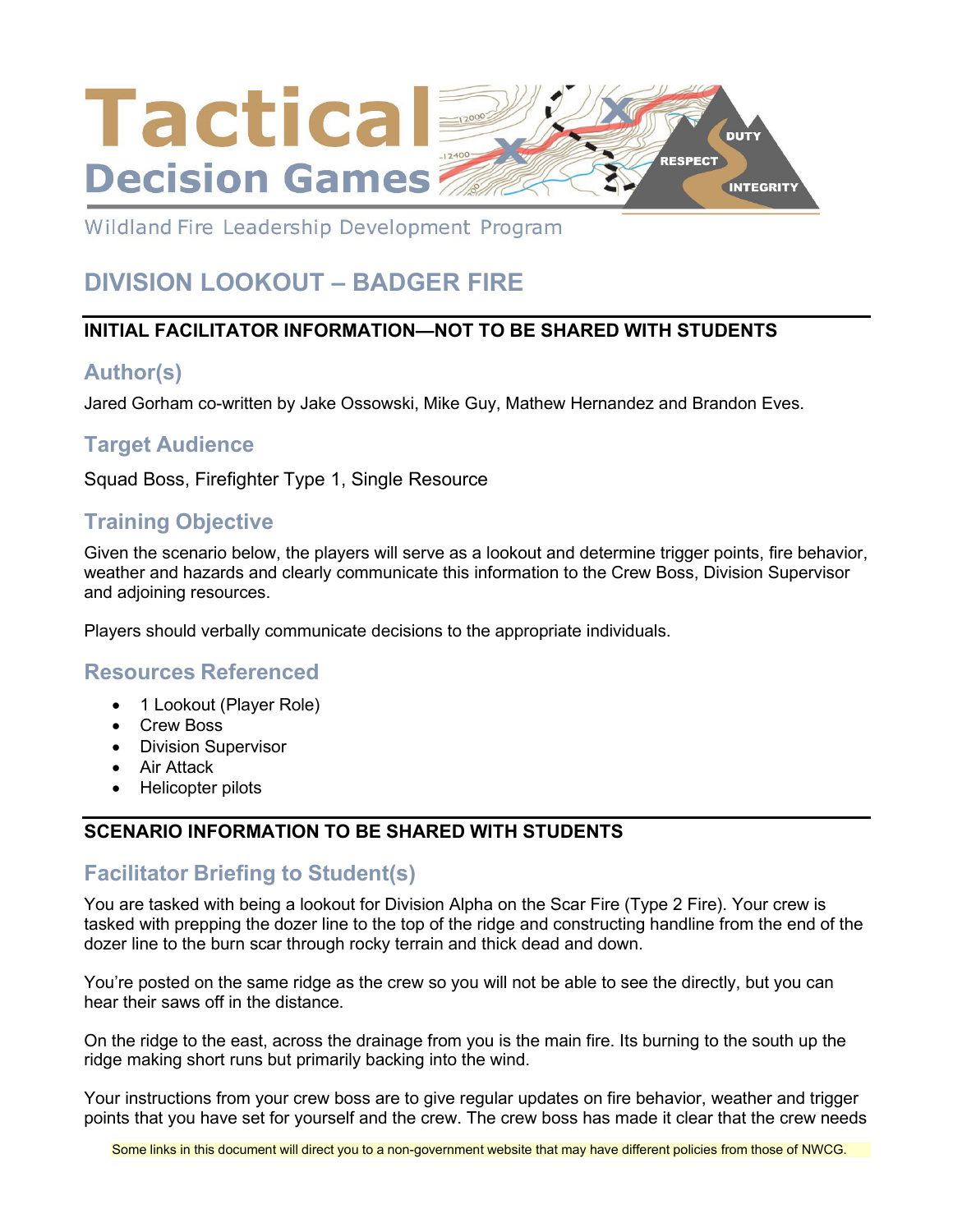ample time to hike down of the ridge to the vehicles if you all are going to make it out safe to the highway and your safety zone.

It is now 1400 and the wind is beginning to shift to the south. You start to see some roll out and spots begin to form mid slope on the adjacent ridge. The main fire starts to become very active pushing up the ridge and rolling out into the bottom of the drainage.

What actions do you take?

# **Fire Environment Conditions**

- Temp: 85-95
- RH: 15-20%
- Winds: N 5-10 switching to S 7-12 in the afternoon
- Sky: clear

#### **ADDITIONAL INFORMATION FOR FACILITATOR ONLY**

#### **Facilitator "Murphy's Law" Suggestions**

The "Murphy's Law" suggestions listed below can be added as "What ifs" at any time during the scenarioto raise the stress level of the leader. You can also use one of your own:

- Division sup calls for and update
- Air attack tries to contact you
- Roll out starts a spot fire that rapidly grows in the bottom of the drainage towards the crew.
- Winds increase and the column leans over the dozer line the crew is on.
- Facilitators play Division, Crew boss, and air attack. Giving multiple radio calls to the players overwhelming them.
- Facilitator plays Air attack assigns Helicopters to the players to work on the spots.

# **Facilitator's Notes**

This TDS can be as easy or as difficult as you want it to be depending on the level of experience of the player. The player has been given late august conditions in the northwest with the possibility of challenging winds and topography. The player must keep the fire checked up on the adjacent ridge and use air resources to keep the spot fires from rollout in check so the crew can continue to work. The players must set and communicate trigger points to the crew. The players must also communicate the fire behavior to the crew and division clearly and effectively. The decision point comes when the fire rolls out and starts a spot fire in the bottom of the drainage resulting in fire burning up towards the player and the crew.

If the student uses the IRPG they will realize that there are key components of the 10 and 18 that are being violated. They can also use the risk management process to determine the level of risk and make decisions for the crew and themselves to get out safely.

In this TDG the students trigger points and communication should be the main topic of discussion in the AAR. Talk about the decisions made up to the point of pulling the crew out (assuming this happens before the end of the sim). How did the student make the decisions and what inputs did the student get to influence those decisions?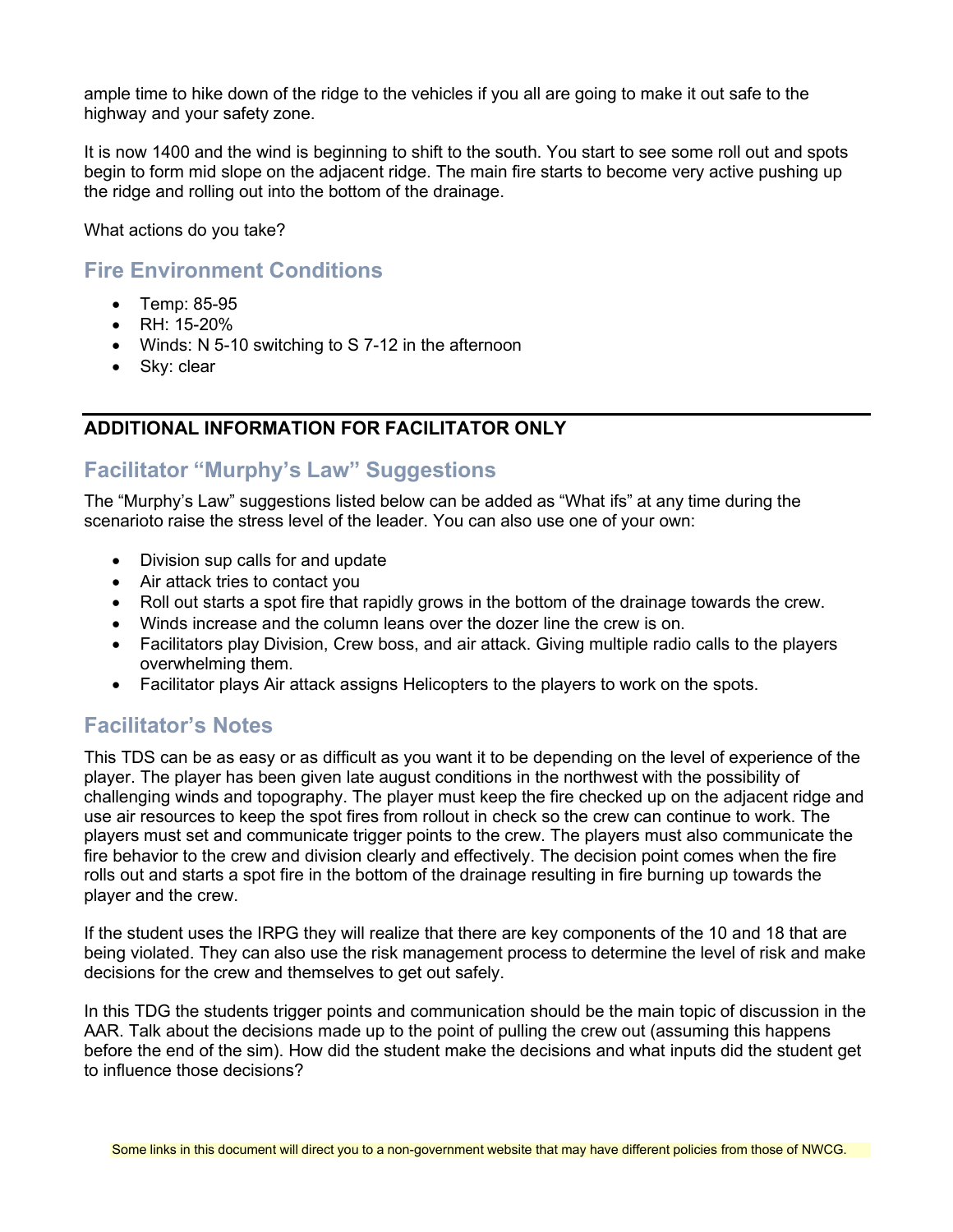Whatever the decisions of the student may have been, ask the group what kind of decisions they considered and why.

#### **After Action Review**

Conduct an AAR with focus on the training objective. Use the AAR format found in the Incident Response Pocket Guide to facilitate the AAR. There are four basic questions in the AAR.

- 1. What was planned?
- 2. What actually happened?
- 3. Why did it happen?
- 4. What can we do next time?

TDGS shouldn't have a single solution, keep the focus of the AAR on what was done and why.